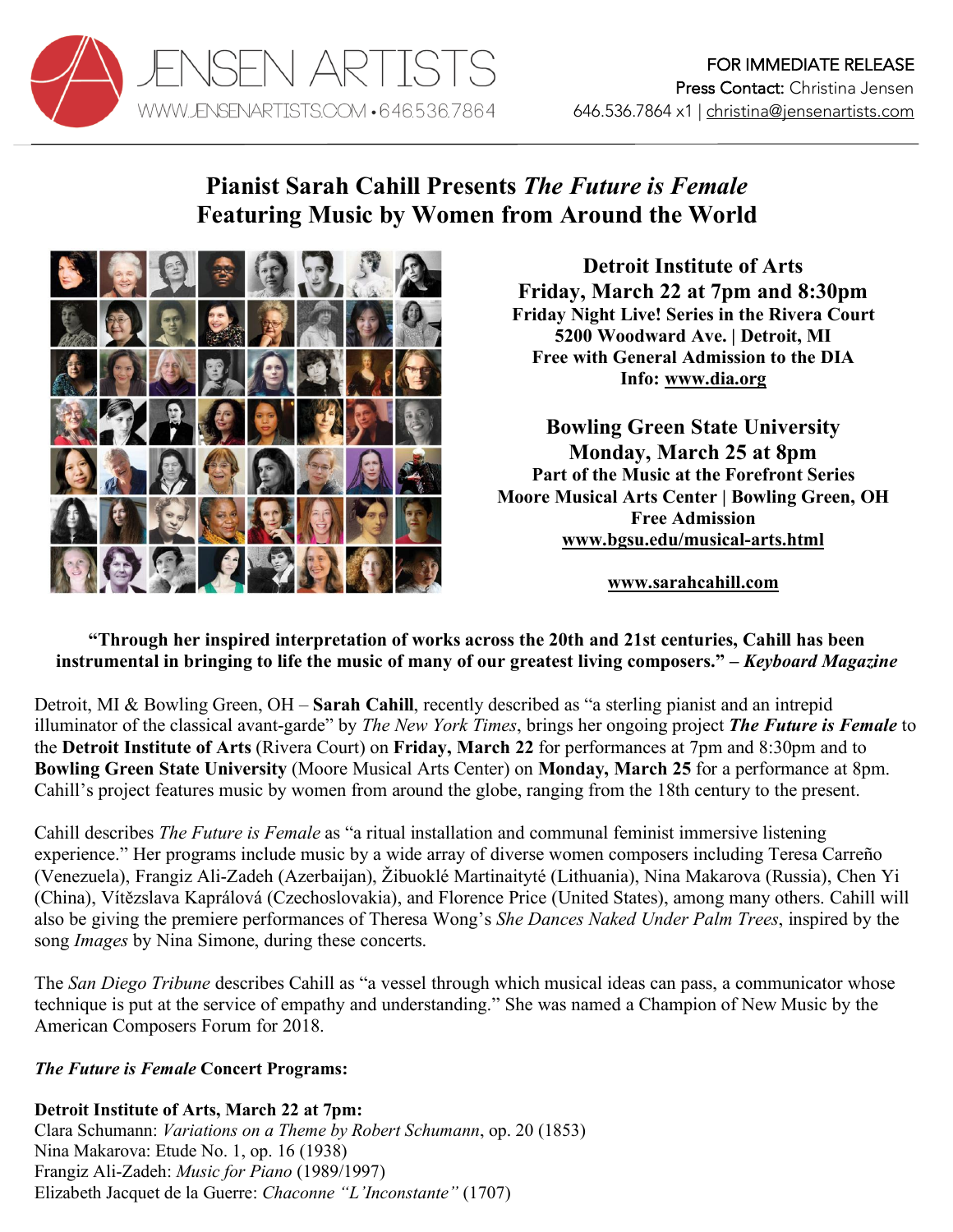Florence Price: Sonata in E minor, first movement (1932) Meredith Monk: *St. Petersburg Waltz* (1997) Žibuoklé Martinaityté: *Heights and Depths of Love* (2009) Chen Yi: *Guessing* (1989) Teresa Carreño: *Un reve en mer* (1868)

#### **Detroit Institute of Arts, March 22 at 8:30pm:**

Cecile Chaminade: Theme and Variations (1895) Vítězslava Kaprálová: *April Preludes* No. 1 and 3 (1937) Theresa Wong: *She Dances Naked Under Palm Trees* (2019) Helene de Montgeroult: Sonata No. 9, Op. 5 No. 3 (1811) Annea Lockwood: *Ear-Walking Woman* (1996) Elena Kats-Chernin: *Peggy's Rag* (1996) Ann Southam: *Glass Houses No. 7* (1981) Fannie Charles Dillon: *Birds at Dawn* (1919)

### **Bowling Green State University, March 25 at 8pm:**

Deirdre Gribbin: *Unseen* (2018) Theresa Wong: *She Dances Naked Under Palm Trees* (2019) Hannah Kendall: *On the Chequer'd Field Array'd* (2013) Žibuoklé Martinaityté: *Heights and Depths of Love* (2009) Annea Lockwood: *Ear-Walking Woman* (1996) Frangiz Ali-Zadeh: *Music for Piano* (1989/1997) Elena Kats-Chernin: *Peggy's Rag* (1996) Tania Leon: *Ritual* (1987)

Watch Sarah perform selected works and learn more about the project at www.jensenartists.com/the-future-is-female.

## **About Sarah Cahill:**

Sarah Cahill has commissioned and premiered over sixty compositions for solo piano. Composers who have dedicated works to Cahill include John Adams, Terry Riley, Frederic Rzewski, Pauline Oliveros, Julia Wolfe, Yoko Ono, Annea Lockwood, and Ingram Marshall. Cahill enjoys working closely with composers, musicologists, and scholars to prepare scores for each performance. She researched and recorded music by prominent early 20th-century American modernists Henry Cowell and Ruth Crawford and commissioned a number of new pieces in tribute to their enduring influence. She has also premiered and recorded music by Leo Ornstein, Marc Blitzstein, and other 20th century mavericks.

Cahill has worked closely with composer Terry Riley since 1997, when she commissioned his four-hand piece *Cinco de Mayo* for a festival at Cal Performances celebrating Henry Cowell's 100th birthday **–** the first of six works she has commissioned from him. For Riley's 80<sup>th</sup> birthday, Cahill commissioned nine new works for solo piano in his honor and performed them with several of Riley's own compositions at (Le) Poisson Rouge and Roulette in New York, MIT, the North Dakota Museum of Art, and other venues across the country.

Sarah Cahill also had the opportunity to work closely with Lou Harrison and has championed many of his works for piano. In 1997, Cahill was chosen to premiere his *Festival Dance* for two pianos with Aki Takahashi at the Cooper Union and worked with Harrison in rehearsals. She was also chosen to perform his *Dance for Lisa Karon*, discovered only a few years ago and not heard since its premiere in 1938, and she performed his *Varied Trio*, both piano concertos, and a number of solo and chamber works on her 2017 Lou Harrison tour celebrating his centennial year, with concerts in San Francisco, Los Angeles, San Jose, Chicago, Philadelphia, Boston, New York, Orlando, Miami, Hawaii, Tokyo and Fukuoka in Japan, and more.

Recent appearances include a concert at San Quentin of the music Henry Cowell wrote while incarcerated there, the Cleveland Museum of Art, the Boston Institute for Contemporary Art, a performance at Alice Tully Hall with the Silk Road Ensemble, San Francisco Symphony's Soundbox, a residency at the Noguchi Museum, and concerts at San Francisco Performances, Terry Riley's Sri Moonshine series, and (Le) Poisson Rouge and the Italian Academy in New York. In addition to her concerts in Detroit and Bowling Green, performance highlights for the 2018-19 season